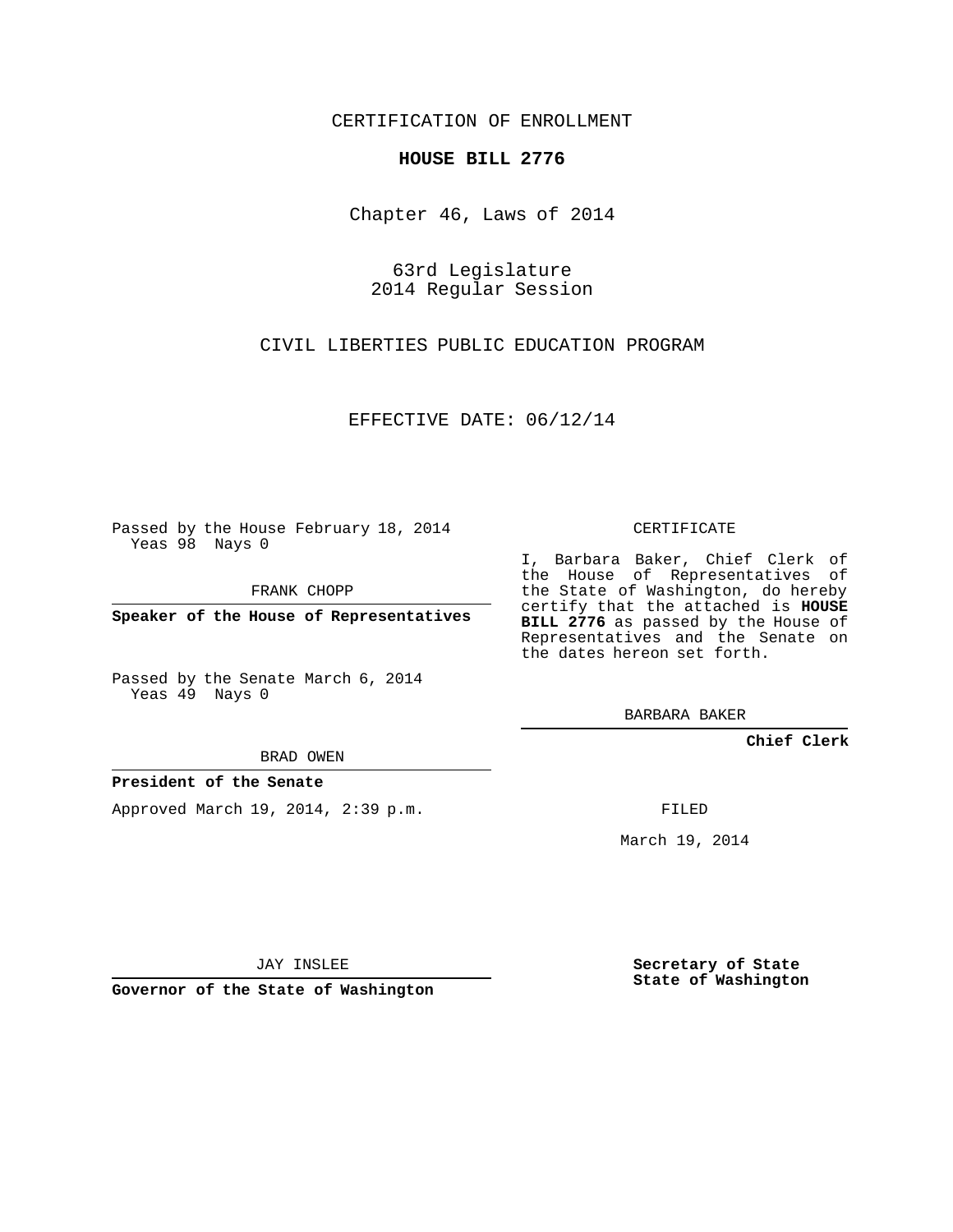## **HOUSE BILL 2776** \_\_\_\_\_\_\_\_\_\_\_\_\_\_\_\_\_\_\_\_\_\_\_\_\_\_\_\_\_\_\_\_\_\_\_\_\_\_\_\_\_\_\_\_\_

\_\_\_\_\_\_\_\_\_\_\_\_\_\_\_\_\_\_\_\_\_\_\_\_\_\_\_\_\_\_\_\_\_\_\_\_\_\_\_\_\_\_\_\_\_

Passed Legislature - 2014 Regular Session

## **State of Washington 63rd Legislature 2014 Regular Session**

**By** Representatives Santos, Pettigrew, DeBolt, Cody, Morris, Haigh, Chandler, Kagi, S. Hunt, Orcutt, Dunshee, Kirby, Chopp, Jinkins, Appleton, Fitzgibbon, Ormsby, and Hudgins

Read first time 02/07/14. Referred to Committee on Education.

 AN ACT Relating to renaming the Washington civil liberties public education program; and amending RCW 28A.300.405.

BE IT ENACTED BY THE LEGISLATURE OF THE STATE OF WASHINGTON:

 **Sec. 1.** RCW 28A.300.405 and 2000 c 210 s 4 are each amended to read as follows:

 Consistent with the legislative findings in RCW 28A.300.390, the legislature shall establish the Kip Tokuda memorial Washington civil liberties public education program. The program provides grants for the purpose of establishing a legacy of remembrance as part of a continuing process of recovery from the World War II exclusion and detention of individuals of Japanese ancestry. The program is created to do one or both of the following:

 (1) Educate the public regarding the history and the lessons of the World War II exclusion, removal, and detention of persons of Japanese ancestry through the development, coordination, and distribution of new educational materials and the development of curriculum materials to complement and augment resources currently available on this subject matter; and